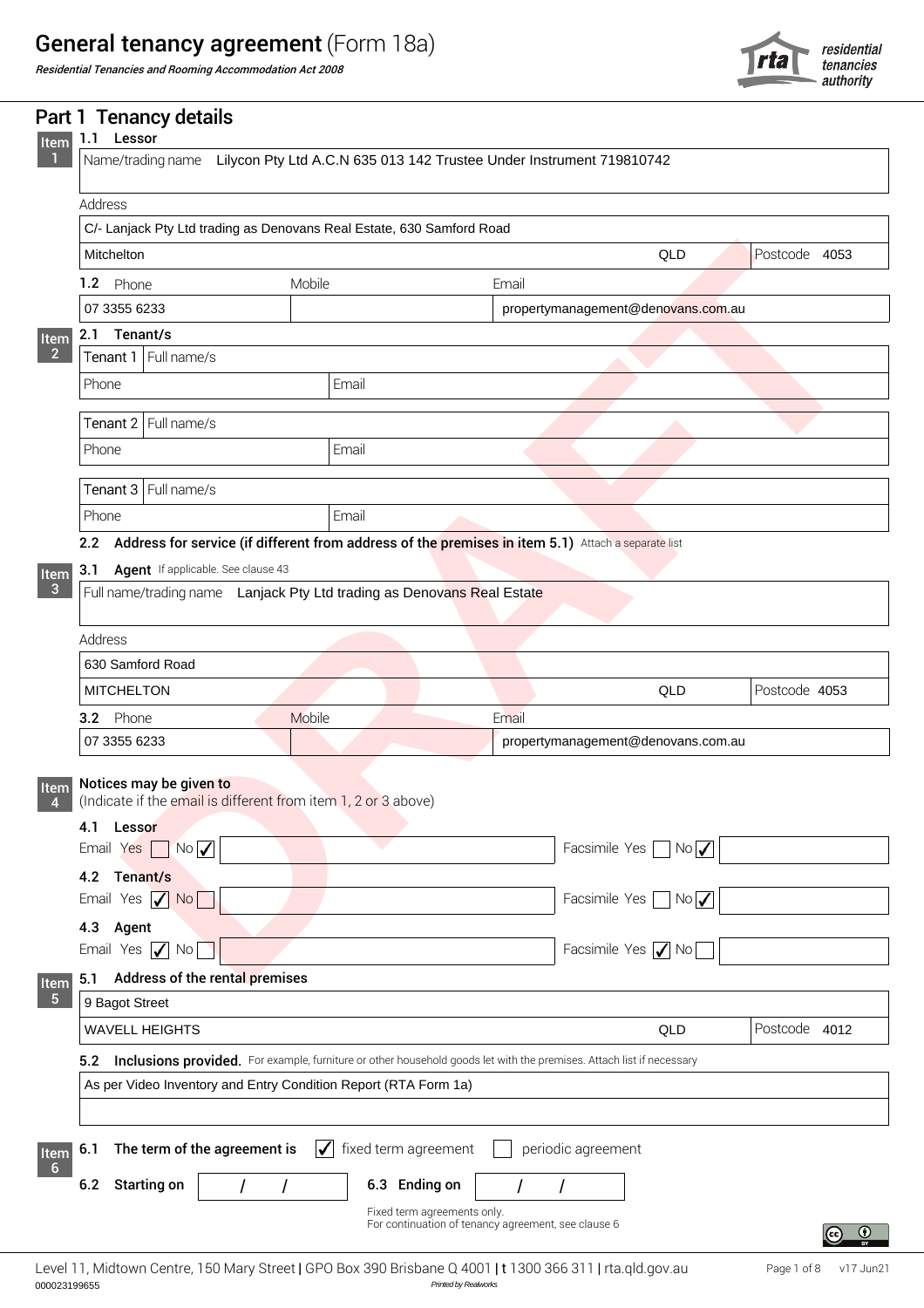#### General tenancy agreement (Form 18a)

| Residential Tenancies and Rooming Accommodation Act 2008 |  |
|----------------------------------------------------------|--|
|----------------------------------------------------------|--|

|                   |                            | <b>General tenancy agreement</b> (Form 18a)<br>Residential Tenancies and Rooming Accommodation Act 2008 |                                                                                                                                     |                                                                     |                          |                                 | rta                        | residential<br>tenancies |
|-------------------|----------------------------|---------------------------------------------------------------------------------------------------------|-------------------------------------------------------------------------------------------------------------------------------------|---------------------------------------------------------------------|--------------------------|---------------------------------|----------------------------|--------------------------|
| <b>Item</b>       | -\$<br>Rent                |                                                                                                         | per<br>week                                                                                                                         | $\checkmark$<br>fortnight                                           | month                    | See clause 8(1)                 |                            |                          |
| Item<br>-8        |                            | Rent must be paid on the                                                                                | Monday<br>Insert day. See clause 8(2)                                                                                               |                                                                     | day of each<br>Fortnight | Insert week, fortnight or month |                            |                          |
| Item              |                            |                                                                                                         | Method of rent payment Insert the way the rent must be paid. See clause 8(3)                                                        |                                                                     |                          |                                 |                            |                          |
| -9                |                            |                                                                                                         | NAB Easy Rent payment system (Direct Debit, credit card, BPay), Bank Cheque, Money Order                                            |                                                                     |                          |                                 |                            |                          |
|                   |                            | Details for direct credit                                                                               |                                                                                                                                     |                                                                     |                          |                                 |                            |                          |
|                   | BSB no.                    |                                                                                                         |                                                                                                                                     | Bank/building society/credit union                                  |                          |                                 |                            |                          |
|                   | Account no.                |                                                                                                         |                                                                                                                                     | Account name                                                        |                          |                                 |                            |                          |
|                   | Payment reference          |                                                                                                         |                                                                                                                                     |                                                                     |                          |                                 |                            |                          |
| Item              |                            |                                                                                                         | <b>Place of rent payment</b> Insert where the rent must be paid. See clause $8(4)$ to $8(6)$                                        |                                                                     |                          |                                 |                            |                          |
| 10                |                            |                                                                                                         | NAB Easy Rent payment system (Direct Debit, credit card, BPay), 630 Samford Rd Mitchelton Bank Cheque, Money Order                  |                                                                     |                          |                                 |                            |                          |
| <b>Item</b>       |                            | <b>Rental bond amount</b><br>S                                                                          | See clause 13                                                                                                                       |                                                                     |                          |                                 |                            |                          |
| Item              |                            |                                                                                                         | 12.1 The services supplied to the premises for which the tenant must pay See clause 16                                              |                                                                     |                          |                                 |                            |                          |
| 12                | Electricity                | $\blacktriangledown$<br>Yes                                                                             | Νo                                                                                                                                  | Any other service that a tenant must pay $\Box$                     |                          | $\sqrt{N}$<br>Yes               |                            |                          |
|                   | Gas                        | $\sqrt{\ }$ Yes                                                                                         | Type<br><b>No</b>                                                                                                                   |                                                                     |                          |                                 | See special terms (page 8) |                          |
|                   | Phone                      | $\sqrt{ }$ Yes                                                                                          | <b>No</b>                                                                                                                           |                                                                     |                          |                                 |                            |                          |
|                   | $\sqrt{ }$<br>Yes          | <b>No</b>                                                                                               | 12.2 Is the tenant to pay for water supplied to the premises See clause 17                                                          |                                                                     |                          |                                 |                            |                          |
|                   |                            |                                                                                                         | If the premises is not individually metered for a service under item 12.1, the apportionment of the cost of the                     |                                                                     |                          |                                 |                            |                          |
| <b>Item</b><br>13 |                            |                                                                                                         | service for which the tenant must pay. For example, insert the percentage of the total charge the tenant must pay. See clause 16(c) |                                                                     |                          |                                 |                            |                          |
|                   |                            |                                                                                                         |                                                                                                                                     |                                                                     |                          |                                 |                            |                          |
|                   | Electricity                | Not applicable                                                                                          |                                                                                                                                     | Any other service stated in item 12.1<br>See special terms (page 8) |                          | Not applicable                  |                            |                          |
|                   | Gas                        | Not applicable                                                                                          |                                                                                                                                     |                                                                     |                          |                                 |                            |                          |
|                   | Phone                      | Not applicable                                                                                          |                                                                                                                                     |                                                                     |                          |                                 |                            |                          |
| Item              |                            |                                                                                                         | How services must be paid for Insert for each how the tenant must pay. See clause 16(d)                                             |                                                                     |                          |                                 |                            |                          |
| 14                | Electricity                | <b>Direct to Supplier</b>                                                                               |                                                                                                                                     |                                                                     |                          |                                 |                            |                          |
|                   | Gas                        | <b>Direct to Supplier</b>                                                                               |                                                                                                                                     |                                                                     |                          |                                 |                            |                          |
|                   | Phone <sup>®</sup>         | Direct to Supplier                                                                                      |                                                                                                                                     |                                                                     |                          |                                 |                            |                          |
|                   |                            |                                                                                                         |                                                                                                                                     |                                                                     |                          |                                 |                            |                          |
|                   | See special terms (page 8) | Any other service stated in item 12.1                                                                   |                                                                                                                                     |                                                                     |                          |                                 |                            |                          |
| Item<br><b>15</b> |                            |                                                                                                         | Number of persons allowed to reside at the premises                                                                                 | See clause 23                                                       |                          |                                 |                            |                          |
| Item<br>16        | See clause 22              |                                                                                                         | 16.1 Are there any body corporate by-laws applicable to the occupation of the premises by a tenant?                                 |                                                                     |                          |                                 | Yes                        | $\sqrt{N}$               |
|                   |                            |                                                                                                         | 16.2 Has the tenant been given a copy of the relevant by-laws See clause 22                                                         |                                                                     |                          |                                 | Yes                        | <b>No</b>                |
|                   | Item 17.1 Pets approved    |                                                                                                         | Yes<br><b>No</b>                                                                                                                    | See clause 24(1)                                                    |                          |                                 |                            |                          |
| $\overline{17}$   |                            |                                                                                                         | 17.2 The types and number of pets that may be kept See clause 24(2)                                                                 |                                                                     |                          |                                 |                            |                          |
|                   | Type                       |                                                                                                         |                                                                                                                                     | Number<br>Type                                                      |                          |                                 |                            | Number                   |
|                   |                            |                                                                                                         |                                                                                                                                     |                                                                     |                          |                                 |                            |                          |
| Item              |                            |                                                                                                         | Nominated repairers Insert name and telephone number for each. See clause 31                                                        |                                                                     |                          |                                 |                            |                          |
| 18                | Electrical repairs         |                                                                                                         | Must contact Denovans Real Estate - Ph: 3355 6233 or email                                                                          |                                                                     |                          | Phone                           |                            |                          |
|                   | Plumbing repairs           |                                                                                                         | reception@denovans.com after hours, follow the prompts to leave a priority                                                          |                                                                     |                          | Phone                           |                            |                          |
|                   | Other                      |                                                                                                         | reception@denovans.com after hours, follow the prompts to leave a priority                                                          |                                                                     |                          | Phone                           |                            |                          |
|                   |                            |                                                                                                         |                                                                                                                                     |                                                                     |                          |                                 |                            |                          |

000023199655 *Printed by Realworks* Level 11, Midtown Centre, 150 Mary Street | GPO Box 390 Brisbane Q 4001 | t 1300 366 311 | rta.qld.gov.au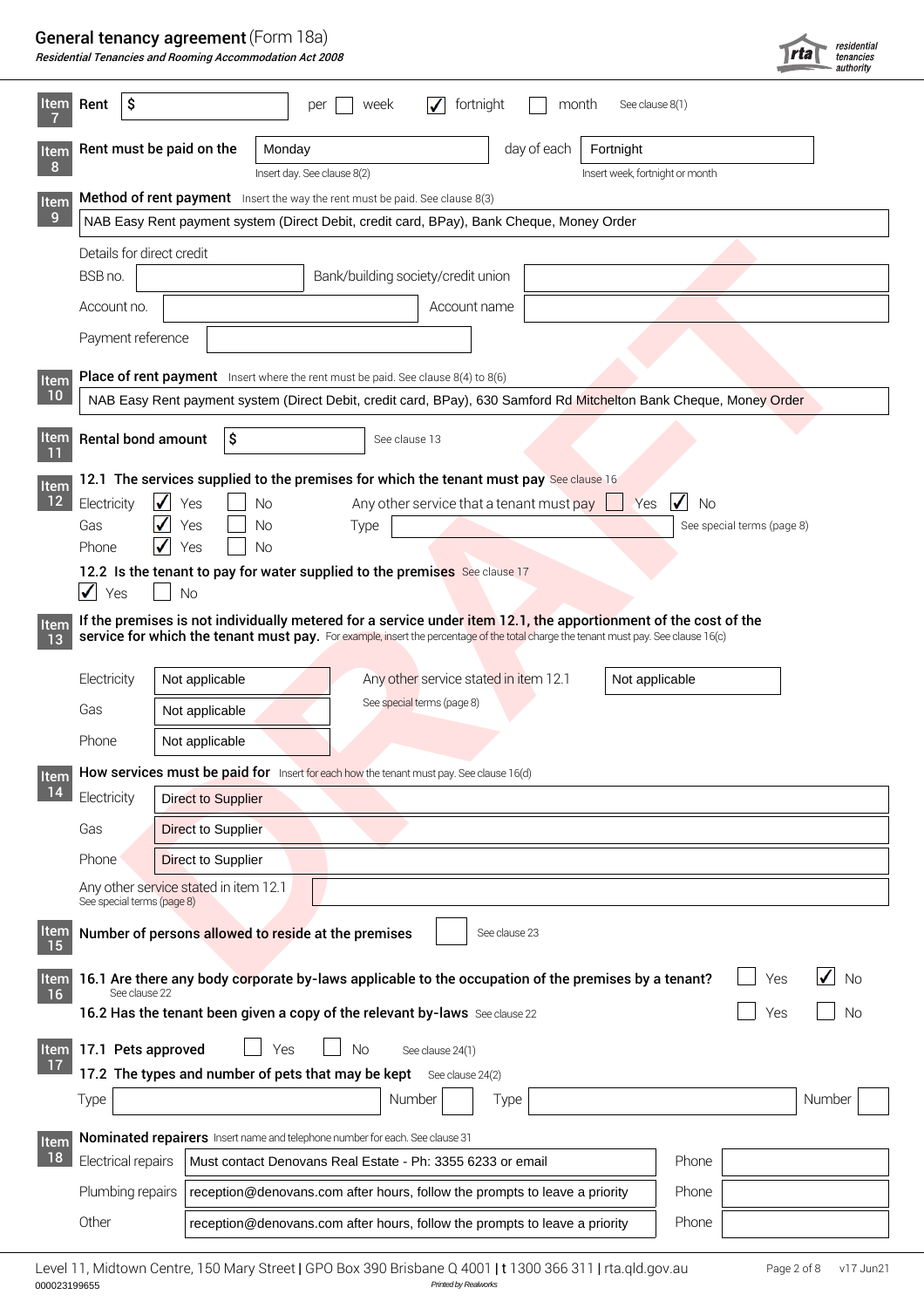Residential Tenancies and Rooming Accommodation Act 2008

## Part 2 Standard Terms 6 Division 1 Preliminary

#### Interpretation

- (a) a reference to *the premises* includes a reference to any **end day** has **end day** has **end day** and **end day** has a set of the premises includes a reference to any and  $\boldsymbol{g}$ inclusions for the premises stated in this agreement for item 5.2; and
- (b) a reference to a numbered section is a reference to the section in the Act with that number; and
- (c) a reference to a numbered item is a reference to the item with that number in part 1; and
- (d) a reference to a numbered clause is a reference to the clause of this agreement with that number.

#### Terms of a general tenancy agreement

- This part states, under the *Hesidential Tenancies and Hooming*<br>Accommodation Act 2008 **(the Act)**, section 55, the standard<br>terms of a general tenancy agreement. terms of a general tenancy agreement.<br>2 The Act also imposes duties on, and gives entitlements to, the Accommodation Act 2008 (the Act), section 55, the standard (1) This part states, under the Residential Tenancies and Rooming
- lessor and tenant that are taken to be included as terms of this agreement. (1) (1)
- $(3)$ agreement *(special terms)*.  $\begin{pmatrix} a & b \\ c & d \end{pmatrix}$  to the contract  $\begin{pmatrix} a & b \\ c & d \end{pmatrix}$  to the contract of  $\begin{pmatrix} a & b \\ d & d \end{pmatrix}$  to the contract of  $\begin{pmatrix} a & b \\ d & d \end{pmatrix}$  to the contract of  $\begin{pmatrix} a & b \\ d & d \end{pmatrix}$  to the co The lessor and tenant may agree on other terms of this
- (4) A duty or entitlement under the Act overrides a standard term or permitted under the Act.<br>special term if the term is inconsistent with the duty or entitlement. (2) The tenant must pay the rea A duty or entitlement under the Act overrides a standard term or
- (5) A standard term overrides a special term if they are inconsistent. Note - Some breaches of this agreement may also be an offence under
	- of the rules of entry under sections 192 to 199; or
	- the tenant does not sign and return the condition report to the lessor **Division 3 Rent** or the lessor's agent under section 65. 8

#### 3 More than 1 lessor or tenant that the state of the state state state state state state state state state state state state state state state state state state state state state state state state state state state state s

- (1) agreement for item 1 or 2. (2) (2) This clause applies if more than 1 person is named in this
- (2) Each lessor named in this agreement for item 1 must perform **the computation item** 8. all of the lessor's obligations under this agreement. (3)
- (3) Each tenant named in this agreement for item 2 All and the state of all item  $(2)$ 
	- (a) holds their interest in the tenancy as a tenant in common unless a special term states the tenants are joint tenants; and
	- (b) must perform all the tenant's obligations under this agreement.

## Division 2 Period of tenancy

#### Start of tenancy

- (1) item 6.2. The tenancy starts on the day stated in this agreement for
- (2) However, if no day is stated or if the stated day is before the However, if no day is stated or if the stated day is before the tenant (4)<br>signing of this agreement, the tenancy starts when the tenant is or was given <sup>a</sup> right to occupy the premises. (5)

#### 5 Entry condition report - s 65

- (1) the tenant 1 copy of a condition report for the premises.  $(6)$ The lessor must prepare, in the approved form, sign and give
- (2) The copy must be given to the tenant on or before the day the
- (3) the tenant disagrees with, and sign and return the copy to the lessor not later than 3 days after the later of the following days - The tenant must mark the copy of the report to show any parts

(a) the day the tenant is entitled to occupy the premises; Note - A well completed condition report can be very important to help the parties if there is a dispute about the condition of the premises when the tenancy started. For more information about condition reports, see the information statement.

(4) After the copy of the condition report is returned to the lessor by the tenant, the lessor must copy the condition report and return it to the tenant within 14 days.

## Continuation of fixed term agreement - s 70

- (1) This clause applies if -
	- (a) this agreement is a fixed term agreement; and
- (b) none of the following notices are given, or agreements In this agreement - or and process are given, or agreement - or applications made before the day the term ends (the
	- (i) a notice to leave;
	- (ii) a notice of intention to leave;
	- (iii) an abandonment termination notice;
	- (iv) a notice, agreement or application relating to the death of a sole tenant under section 277(7);
	- (v) a written agreement between the lessor and tenant to end the agreement.
- exact the anti-best and the time of the state of the state of the state of the state of the state of the state of the state of the state of the state of the state of the state of the state of the state of the state of the **2 Terms of a general tenancy agreement 2** continues to apply after the end day on the basis that the tenant is holding over under a periodic agreement. (2) This agreement, other than a term about this agreement's term,

#### Costs apply to early ending of fixed term agreement

- $(1)$  This clause applies if -
	- (a) this agreement is a fixed term agreement; and
	- (b) the tenant terminates it before the term ends in a way not
- in reletting the premises. The tenant must pay the reasonable costs incurred by the lessor

Note - Some breaches of this agreement may also be an offence under<br>the Act, for example, if - Note - For when the tenant may terminate early under the Act, see<br>clause 36 and the information statement. Under section 362, t The Act, for example, if  $\cdot$  the lessor's agent enters the premises in contravention and the costs of the information statement. Under section 362, the lessor  $\cdot$  the lessor or the lessor's agent enters the premises in c

# When, how and where rent must be paid

- (1) The tenant must pay the rent stated in this agreement for item 7.
- The rent must be paid at the times stated in this agreement for
- The rent must be paid
	- (a) in the way stated in this agreement for item 9; or
	- (i) the lessor or tenant giving the other party a notice proposing the way; and (b) in the way agreed after the signing of this agreement by -
		- (ii) the other party agreeing to the proposal in writing; or
	- no way agreed after the signing of this agreement in an approved way under section 83(4). if there is no way stated in this agreement for item 9 or

Note - If the way rent is to be paid is another way agreed on by the lessor and tenant under section 83(4)(g), the lessor or the lessor's agent must comply with the obligations under section 84(2).

- item 10. The rent must be paid at the place stated in this agreement for
- However, if, after the signing of this agreement, the lessor gives a notice to the tenant stating a different place for payment and the place is reasonable, the rent must be paid at the place while the notice is in force.
- If no place is stated in this agreement for item 10 and there is no The copy must be given to the tenant on or before the day the the rent must be paid at an appropriate place.<br>The rent occupies the premises under this agreement. Examples of an appropriate place -
	- the lessor's address for service
	- the lessor's agent's office

#### Rent in advance - s 87

(b) the day the tenant is given the copy of the condition report.<br>
Note - A well completed condition report can be very important to help<br>
the payment is not more than -

- (a) for a periodic agreement 2 weeks rent; or
- (b) for a fixed term agreement 1 month rent.

Note - Under section 87(2), the lessor or the lessor's agent must not require a payment of rent under this agreement in a period for which rent has already been paid.

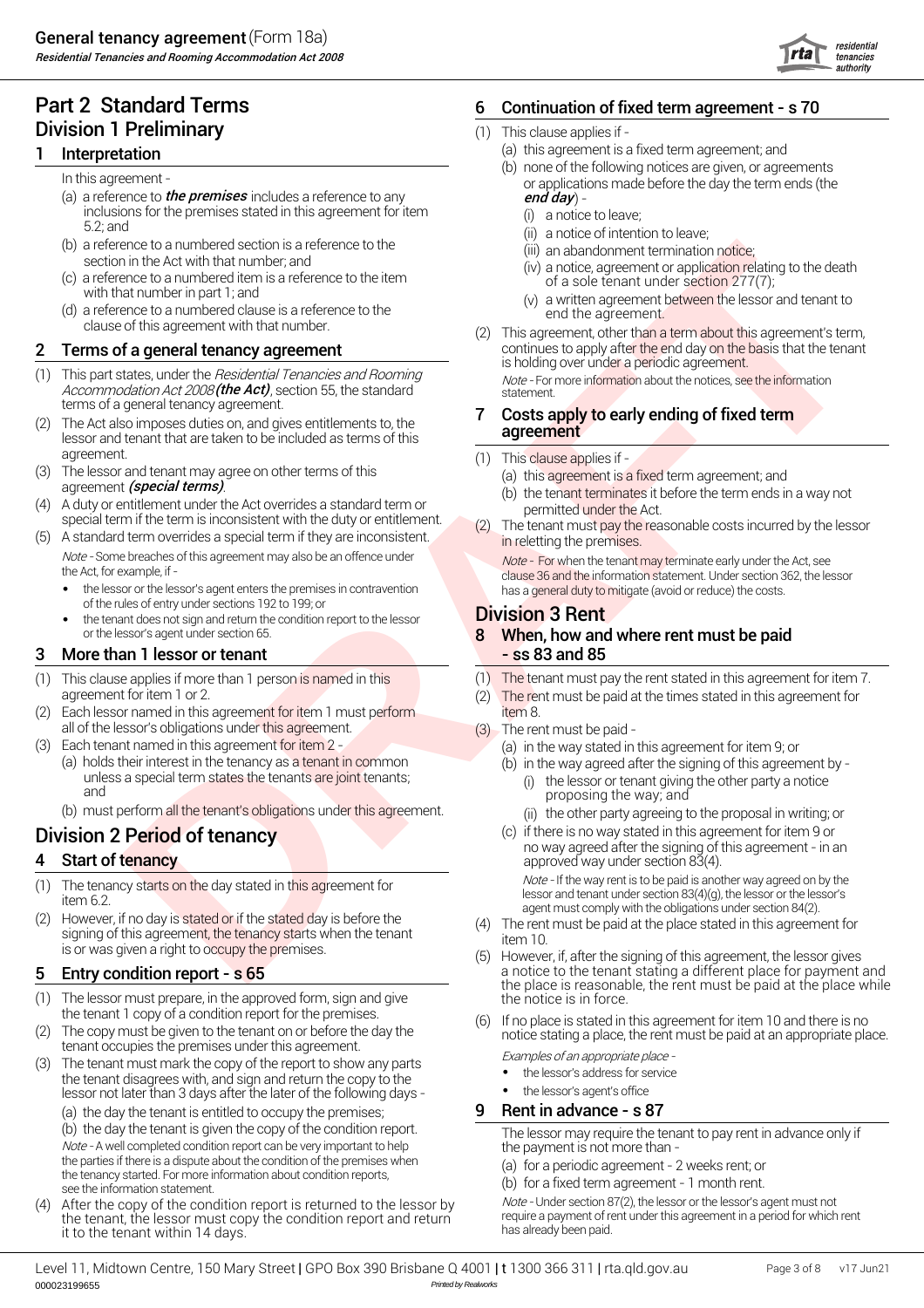Residential Tenancies and Rooming Accommodation Act 2008

- (1) If the lessor proposes to increase the rent, the lessor must give  $(3)$ notice of the proposal to the tenant. The proposal to the tenant is given the notice.
- (2) the day from when it is payable. **Division 5 Outgoings** The notice must state the amount of the increased rent and
- (3) The day stated must not be earlier than the later of the  $\overline{\phantom{a}}$  15 Ou following -
	- (a)  $2$  months after the notice is given;  $(1)$
	- (b) 6 months after the day the existing rent became payable for the premises, other than a service charge.
- (4) Subject to an order of a tribunal, the increased rent is payable from the day stated in the notice, and this agreement is taken to be amended accordingly.
- (5) However, if this agreement is a fixed term agreement, the rent (a) t may be increased before the term ends only if a special term -
	- (a) provides for a rent increase; and (c) t
	- increase is to be worked out.<br>A rent increase is payable by the tenant only if the rent is  $\begin{array}{r} \textbf{16} \textbf{G} \textbf{G} \end{array}$
- (6) increased under this clause.

# **- s 92** (a) t

- (b) (1) If a notice of proposed rent increase is given and the tenant considers the increase is excessive, the tenant may apply to a tribunal for an order setting aside or reducing the increase.
- (2) However, the application must be made The Contract of Contract Contract Contract Contract Contract Contract Contract Contract Contract Contract Contract Contract Contract Contract Contract Contract Contract Contract (a) within 30 days after the notice is received; and **the notice is received; and** apportionm<br>(b) for a fixed term agreement - before the term ends. With a sout; and

## 12 **Rent decreases - s 94 CONSIDERED ASSES** (d) this agreement of the service.

Under section 94, the rent may decrease in certain situations. Note-Section 165(3) limits the amount the tenant must pay. Note - For details of the situations, see the information statement.

# **13 Rental bond required - ss 111 and 116** Charges for the premises if -<br>(a) the tenant is enjoying or sh

- (1) If a rental bond is stated in this agreement for item 11, the service to the premises; and tenant must pay to the lessor or the lessor's agent the rental bond amount -
	- (a) if a special term requires the bond to be paid at a stated **come a** vehicle; and time - at the stated time; or
	- (b) if a special term requires the bond to be paid by instalments for water supplied to the premises.
	- (c) otherwise when the tenant signs this agreement.

Note - There is a maximum bond that may be required. See section 146

- (2) The lessor or the lessor's agent must, w<mark>ithin 1</mark>0 days of receiving resonance tharges payable to the relevant water supplier; or the bond or a part of the bond, pay it to the authority and give the authority a notice, in the approved form, about the bond.
- (3) The bond is intended to be available to financially protect the lessor if the tenant breaches this agreement.

Example - The lessor may claim against the bond if the tenant does not leave the premises in the required condition at the end of the tenancy. Note - For details about water efficiency, see the information statement. Note - For how to apply to the authority or a tribunal for the bond at the end of the tenancy, see the information statement and sections 125 to 141. Delay in applying may mean that payment is made on another application for payment.

## 14 Increase in bond - s 154

- (1) The tenant must increase the rental bond if
	- to increase the bond; and (a) the rent increases and the lessor gives notice to the tenant
	- (b) the notice is given at least 11 months after
		- (i) this agreement started; or
		- (ii) if the bond has been increased previously by a notice given under this clause - the day stated in the notice, or the last notice, for making the increase.
- 10 **Rent increases ss 91 and 93** (2) The notice must state the increased **10** Rent increases and the increased which the increase must be made. (2) The notice must state the increased amount and the day by which the increase must be made.
	- For subclause (2), the day must be at least 1 month after the

#### 15 Outgoings - s 163

by the tenant.<br>
bigect to an order of a tribunal, the increased rent is payable<br>
the day stated in the potice and this acrooment is taken environment levies, land tax The lessor must pay all charges, levies, premiums, rates or taxes for the premises, other than a service charge.

- (2) This clause does not apply if
	- (a) the lessor is the State; and
	- (b) rent is not payable under the agreement; and
- (b) states the amount of the increase or how the amount of the state to supply rented accommodation to persons. (c) the tenant is an entity receiving financial or other assistance from the State to supply rented accommodation to persons.

#### 16 General service charges - ss 164 and 165

The tenant must pay a service charge, other than a water<br>service charge, for a service supplied to the premises during the **11 Application to tribunal about excessive increase 11 tenancy if -** Applied to the premises during the 11 **Application to tribunal about excessive increase** 

(a) the tenant enjoys or shares the benefit of the service; and

- (b) the service is stated in this agreement for item  $12.1$ ; and
- (c) either
	- (i) the premises are individually metered for the service; or (ii) this agreement states for item 13 how the tenant's
- (a) within 30 days after the notice is received; and<br>(b) for a fixed term agreement before the term ends out: and out: and
	- (d) this agreement states for item 14 how the tenant must pay

#### 17 Water service charges - ss 164 and 166

- **Division 4 Rental bond** (1) The tenant must pay an ame (1) The tenant must pay an amount for the water consumption
	- (a) the tenant is enjoying or sharing the benefit of a water service to the premises; and
	- (b) or water is supplied to the premises by delivery by means of<br>a vehicle; and the premises are individually metered for the supply of water
	- $\sigma$  this agreement states for item 12.2 that the tenant must pay

- by instalments; or Note - A water consumption charge does not include the amount of a water service charge that is a fixed charge for the water service.

- (2) However, the tenant does not have to pay an amount -(a) that is more than the amount of the water consumption
- and the information statement.<br>The lessor or the lessor's agent must within 10 days of receiving and the information state supplier; or the lessor or the lessor's agent must within 10 days of receiving
	- (b) that is a fixed charge for the water service to the premises.
- For the material control of the planet and state in the state of the state of the state of the state of the state of the state of the state of the state of the state of the state of the state of the state of the state of Also, the tenant does not have to pay an amount for a reasonable quantity of water supplied to the premises for a period if, during the period, the premises are not water efficient for section 166.

- In deciding what is a reasonable quantity of water for subclause (3), regard must be had to the matters mentioned in section  $169(4)(a)$  to (e).
- within 1 month of the lessor giving the tenant copies of relevant documents about the incurring of the amount. The tenant must pay the amount of the charge to the lessor
- (6) In this clause -

(a) the rent increases and the lessor gives notice to the tenant **water consumption charge** for premises, means the variable part of a water service charge assessed on the volume of water supplied to the premises.

> Note - If there is a dispute about how much water (or any other service charge) the tenant should pay, the lessor or the tenant may attempt to resolve the dispute by conciliation. See the information statement for details.

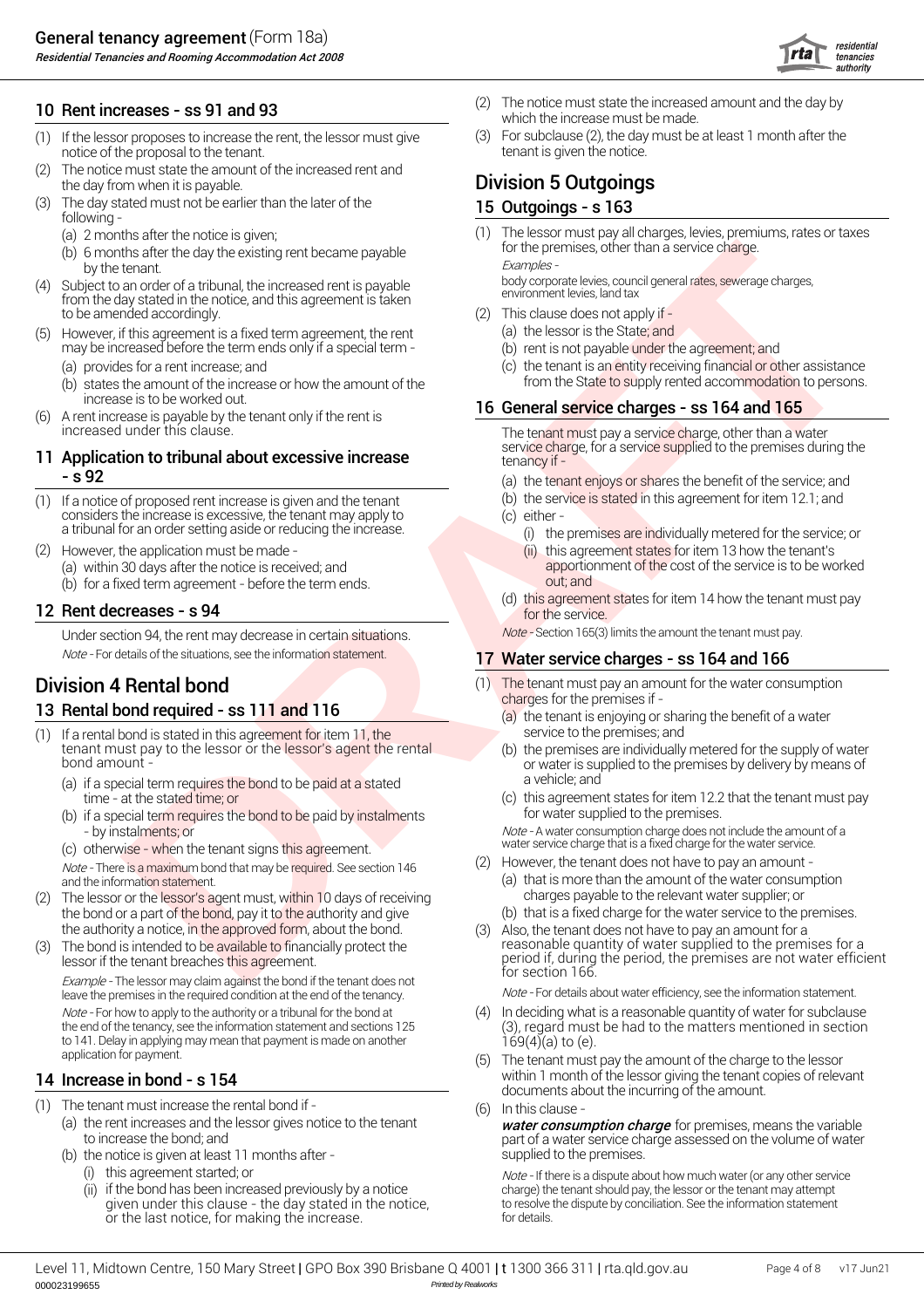## Division 6 Rights and obligations **concerning the premises during tenancy**<br>
(1) The tenant may keep pets on the premises only if this<br> **Cub division 1 Occur ation** and use of nuclear to premise a supproved. Subdivision 1 Occupation and use of premises

#### 18 No legal impediments to occupation - s 181 and this agreement states for item 17.2 that only -

The lessor must ensure there is no legal impediment to occupation of the premises by the tenant as a residence for the term of the tenancy if, when entering into this agreement, the lessor knew about the impediment or ought reasonably to have known about it.

- if there is a mortgage over the premises, the lessor might need to **Subdivision 2 Standard of premises**<br>obtain approval from the mortgagee before the tenancy can start **Subdivision 2 Standard of premises** • if there is a mortgage over the premises, the lessor might need to
- a certificate might be required under the *Building Act 1975* before 25 Let the premises can lawfully be occupied
- the zoning of the land might prevent use of a building on the land  $(1)$ as a residence

#### 19 Vacant possession and quiet enjoyment  $(5)$  t (c) - ss 182 and 183

example, the material particular control in the state of control of the state of the state of the state of the state of the state of the state of the state of the state of the state of the state of the state of the state o The lessor must ensure the tenant has vacant possession of the  $\frac{1}{2}$  the health or safety of persons using or entering the premises.<br>premises (other than a part of the premises that the tenant does  $\frac{1}{2}$  while the not have a right to occupy exclusively) on the day the tenant is entitled to occupy the premises under this agreement. The lessor must ensure the tenant has vacant possession of the

Editor's note - Parts of the premises where the tenant does not have a right to occupy exclusively may be identified in a special term.

- quiet enjoyment of the premises. The lessor must take reasonable steps to ensure the tenant has
- (3) The lessor or the lessor's agent must not interfere with the reasonable peace, comfort or privacy of the tenant in using<br>the premises.

The lessor or the lessor's agent may enter the premises during responsible for their maintenance if the tenancy only if the obligations under sections 192 to 199 have been complied with.

#### **21 Tenant's use of premises - ss 10 and 184**  $\qquad \qquad$  (c) t

- (1) The tenant may use the premises only as a place of residence or mainly as a place of residence or for another use allowed under a special term. (e) for fixtures - t<br>by the lessor.
- by the lessor.<br>
(2) The tenant must not the character of the lessor.<br>
(4) In this clause
	- (a) use the premises for an illegal purpose; or
	- Examples of things that may constitute <sup>a</sup> nuisance (b) cause a nuisance by the use of the premises; or
		- this agreement for item 5.2.<br>• using paints or chemicals on the premises that go onto or **remises** that go onto or tensive original tensive on adjoining land<br>tenant with the premises.
		- causing loud noises
		- allowing large amounts of water to escape onto adjoining land  $26 \text{ Te}$
	- (c) interfere with the reasonable peace, comfort or privacy of a neighbour of the tenant; or (1) The tenant must keep the premises<br>allow another person on the premises to interfere with the condition at the start of the tenancy.
	- (d) allow another person on the premises to interfere with the condition at the start of the tenancy. reasonable peace, comfort or privacy of a neighbour of (2) the tenant. The tenant to maliciously damage, the premises.

#### Units and townhouses - s 69

- (1) The lessor must give the tenant a copy of any body corporate **27 Fix**<br>by-laws under the *Body Corporate and Community* Management Act 1997 or Building Units and Group Titles (1)<br>Act 1980 applicable to -
	- (a) the occupation of the premises; or the structural change.
	-
- (2) The tenant must comply with the by-laws.

#### **23 Number of occupants allowed** (2) (2)

for item 15 may reside at the premises.

#### 24 Pets

- (1) The tenant may keep pets on the premises only if this
- If this agreement states for item 17.1 that pets are approved
	- kept; or (a) a particular type of pet may be kept, only that type may be
	- (b) a particular number of pets may be kept, only that number may be kept; or
- (c) a particular number of a particula<mark>r type o</mark>f pet may be kept, Examples of possible legal impediments -

#### 25 Lessor's obligations - s 185

- (1) At the start of the tenancy, the lessor must ensure -
	- (a) the premises are clean; and
	- (b) the premises are fit for the tenant to live in; and
	- (c) the premises are in good repair; and
	- (d) the lessor is not in breach of a law dealing with issues about
- (2) While the tenancy continues, the lessor must -
	- (a) maintain the premises in a way that the premises remain fit for the tenant to live in; and
	- (b) maintain the premises in good repair; and
	- (c) ensure the lessor is not in breach of a law dealing with issues about the health or safety of persons using or entering the premises; and
	- (d) keep any common area included in the premises clean.
- Note For details about the maintenance, see the information statement.<br>(3) However, the lessor is not required to comply with subclause **20 Lessor's right to enter the premises - ss 192-199** (3) However, the lessor is not required to comply with subclause  $(1)(c)$  or  $(2)(a)$  for any non-standard items and the lessor is not However, the lessor is not required to comply with subclause  $(1)(c)$  or  $(2)(a)$  for any non-standard items and the lessor is not
	- (a) the lessor is the State; and
	- (b) the non-standard items are stated in this agreement and Note - See the information statement for details. This agreement states the lessor is not responsible for their maintenance; and
		- to make the premises a fit place in which to live; and the non-standard items are not necessary and reasonable
		- (d) the non-standard items are not a risk to health or safety; and
		- (e) for fixtures the fixtures were not attached to the premises
		- (4) In this clause -

(a) use the premises for an illegal purpose; or<br>(b) equals a purpose by the use of the promises: or **non-standard items** means the fixtures attached to the premises and inclusions supplied with the premises stated in this agreement for item 5.2.

cause odours on adjoining land<br>cause odours on adjoining land

#### Tenant's obligations - s 188(2) and (3)

- The tenant must keep the premises clean, having regard to their
- The tenant must not maliciously damage, or allow someone else

#### Subdivision 3 The dwelling

#### Fixtures or structural changes - ss 207-209

- the premises only if the lessor agrees to the fixture's attachment<br>or the structural change. (b) any common area available for use by the tenant with the *Note -* Fixtures are generally items permanently attached to land or premises.<br>
premises. to a building that are intended to become part of the land or building.<br>
An attachment may include, for example, something glued, nailed or<br>
screwed to a wall. The tenant may attach a fixture, or make a structural change, to
- No more than the number of persons stated in this agreement the fixture or change and include any terms of the agreement. The lessor's agreement must be written, describe the nature of

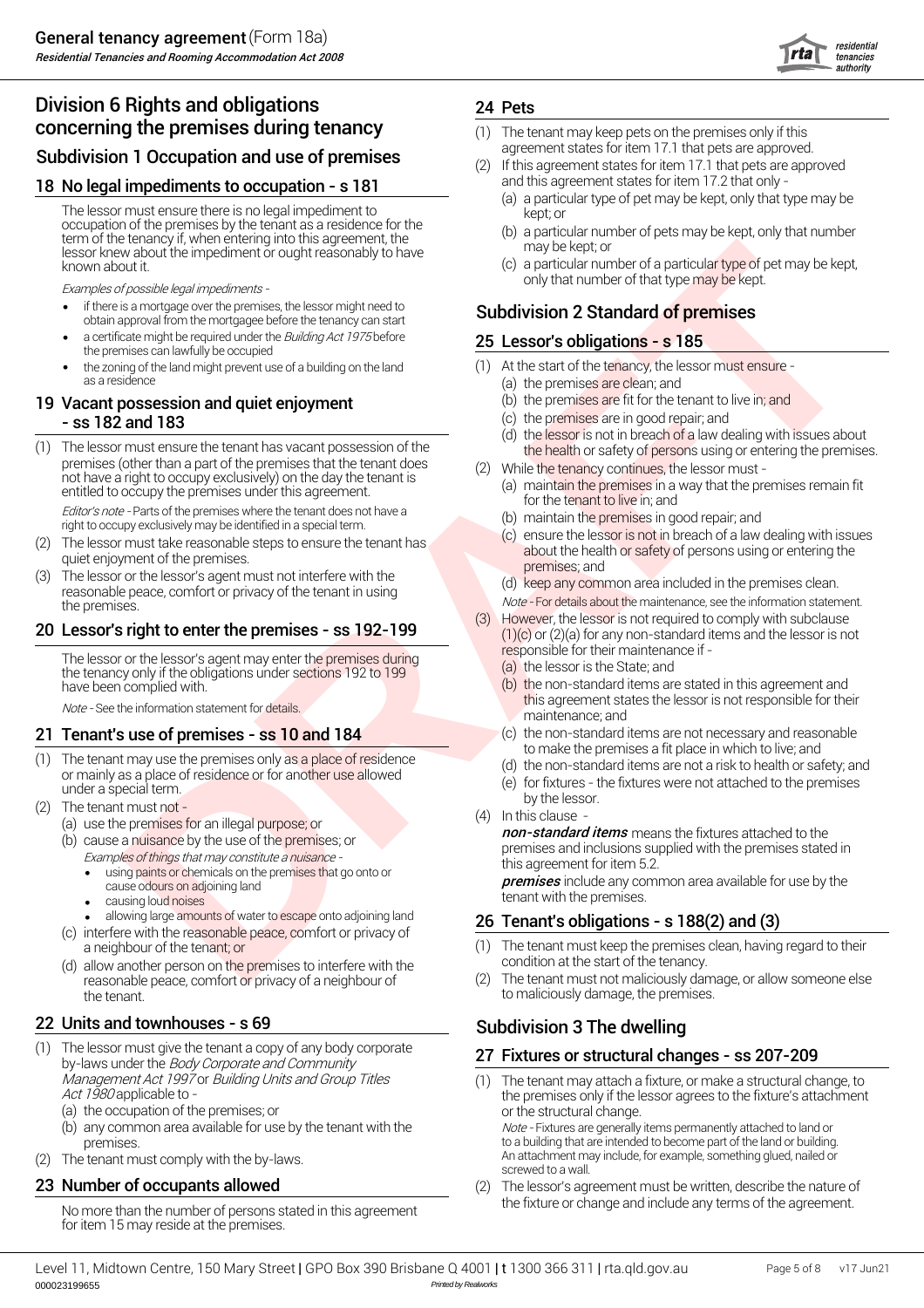Residential Tenancies and Rooming Accommodation Act 2008



Examples of terms - 31

- that the tenant may remove the fixture
- that the tenant must repair damage caused when removing (1) (1) the fixture particular type may be stated either -
- that the lessor must pay for the fixture if the tenant can not remove it (a) in
- (3) If the lessor does agree, the tenant must comply with the terms (b) in
- (4) The lessor must not act unreasonably in failing to agree.  $\hskip1cm$  for notifying the need for emergency repairs.
- the premises without the lessor's agreement, the lessor may - $(5)$  If the tenant attaches a fixture, or makes a structural change, to
	- (a) (1) take action for a breach of a term of this agreement; or
	- and treat the fixture or change as an improvement to the (2) premises for the lessor's benefit (that is, treat it as belonging to the lessor to the lessor, without having to pay the tenant for it). (b) waive the breach (that is, not take action for the breach)

#### 28 Supply of locks and keys - s 210  $\frac{1}{2}$  given to -

- (1) The lessor must supply and maintain all locks necessary to  $\qquad \qquad \textrm{(b)}$  if ensure the premises are reasonably secure. Can not be contacted - the lessor.
- (2) The lessor must give the tenant, or if there is more than 1 tenant,  $\overline{33}$  En 1 of the tenants, a key for each lock that - **and 219** 
	- (a) secures an entry to the premises; or
	- (b) secures a road or other place normally used to gain access  $(1)$ situated; or **for orders about the repairs if -** for orders about the repairs if -
	- (c) is part of the premises. (a) t
- (3) If there is more than 1 tenant, the lessor must give the other repairer of the need for emergency repairs of the premises; or tenants a key for the locks mentioned in subclause  $(2)(a)$  and  $(b)$ .

# notice is given. <sup>29</sup> (2) Changing locks - ss 211 and 212

- $(1)$  The lessor or the tenant may change locks if -
	- (a) both agree to the change; or
	- $(b)$  there is a tribunal order permitting the change; or
	- $(c)$  there is a reasonable excuse for making the change.
- an emergency requiring the lock to be changed quickly subsection of the lessor or tenant must not act unreasonably in failing to **subletting by tenant** agree to the change of a lock.
- (3) If a lock is changed, the party changing it must give the other
	- (b) the other party agrees to not being given a key. (a) a tribunal orders that a key not be given; or

#### **Subdivision 4 Damage and repairs Container and Subdivision 4 Damage and repairs** or subletting.

# 30 Meaning of emergency and routine repairs (3) 30 Meaning of emergency and routine repairs

- (1) Emergency repairs are works needed to repair any of the
	- (a) a burst water service or serious water service leak;
	- (b) a blocked or broken lavatory system;
	- (c) a serious roof leak;
	- (d) a gas leak; **35 St**
	- (e) s 237 a dangerous electrical fault;
	- (f) flooding or serious flood damage;
	- (g) serious storm, fire or impact damage;
	- $(h)$  a failure or breakdown of the gas, electricity or water supply  $(a)$  t
	- (i) a failure or breakdown of an essential service or appliance the supply rented accommodation; or
	- (j) a fault or damage that makes the premises unsafe or insecure; tenant's terms of employment.
	- (k) a fault or damage likely to injure a person, damage property  $\qquad \qquad (2)$
	- (l) a serious fault in a staircase, lift or other common area of the agrees in writing to the transfer or subletting. premises that unduly inconveniences a resident in gaining
- (2) **Routine repairs** are repairs other than emergency repairs. **36 En**

#### Nominated repairer for emergency repairs - s 216

- The lessor's nominated repairer for emergency repairs of a (a) in this agreement for item 18; or
	- (b) in a notice given by the lessor to the tenant.
- of the lessor's agreement.<br>
The nominated repairer is the tenant's first p<br>
The nominated repairer is the tenant's first p<br>
for notifying the need for emergency repairs. The nominated repairer is the tenant's first point of contact

#### 32 Notice of damage - s 217

- tenant must give notice as soon as practicable of the damage. (1) If the tenant knows the premises have been damaged, the
- If the premises need routine repairs, the notice must be given
- (3) If the premises need emergency repairs, the notice must be
	- (a) the nominated repairer for the repairs; or
	- (b) if there is no nominated repairer for the repairs or the repairer

# 33 Emergency repairs arranged by tenant - ss 218

- to, or leave, the area or building in which the premises are emergency repairs or apply to the tribunal under section 221  $(1)$  The tenant may arrange for a suitably qualified person to make
	- (a) the tenant has been unable to notify the lessor or nominated
	- (b) the repairs are not made within a reasonable time after
- (1) The lessor or the tenant may change locks if -<br>
(a) both agree to the change; or<br>
(b) there is a tribunal order permitting the change; or<br>
(c) there is a reasonable excuse for making the change.<br>
(c) there is a reasona The maximum amount that may be incurred for emergency<br>repairs arranged to be made by the tenant is an amount equal

# Example of a reasonable excuse - **Division 7 Restrictions on transfer or Division 7 Restrictions on transfer or**

#### General - ss 238 and 240

- party a key for the changed lock unless -<br>tenant's interest under this agreement, or sublet the premises, only if the lessor agrees in writing or if the transfer or subletting is made under a tribunal order. Subject to clause 35, the tenant may transfer all or a part of the
	- The lessor must act reasonably in failing to agree to the transfer
- the transfer or subletting if the lessor acts in a capricious or ss 214 and 215 retaliatory way. The lessor is taken to act unreasonably in failing to agree to
- Second a strengthenia strengthenia strengthenia strengthenia strengthenia strengthenia strengthenia strengthenia strengthenia strengthenia strengthenia strengthenia strengthenia strengthenia strengthenia strengthenia stren following - to pay, or accept from the tenant, an amount for the lessor's agreement to a transfer or subletting by the tenant, other than an amount for the reasonable expenses incurred by the lessor in agreeing to the transfer or subletting. (4) The lessor or the lessor's agent must not require the tenant

# State assisted lessors or employees of lessor -

- (1) This clause applies if
	- (a) the lessor is the State; or
- to the premises;<br>a failure or breakdown of an essential service or appliance to the lessor is an entity receiving assis<br>to supply rented accommodation; or (b) the lessor is an entity receiving assistance from the State
- on the premises for hot water, cooking or heating; (c) the tenant's right to occupy the a fault or damage that makes the premises unsafe or insecure; (c) the tenant's terms of employment. (c) the tenant's right to occupy the premises comes from the
- or unduly inconvenience a resident of the premises; under this agreement, or sublet the premises, only if the lessor The tenant may transfer the whole or part of the tenant's interest

## Division 8 When agreement ends.

#### Ending of agreement - s 277

- (1) This agreement ends only if -
	- (a) the tenant and the lessor agree in writing; or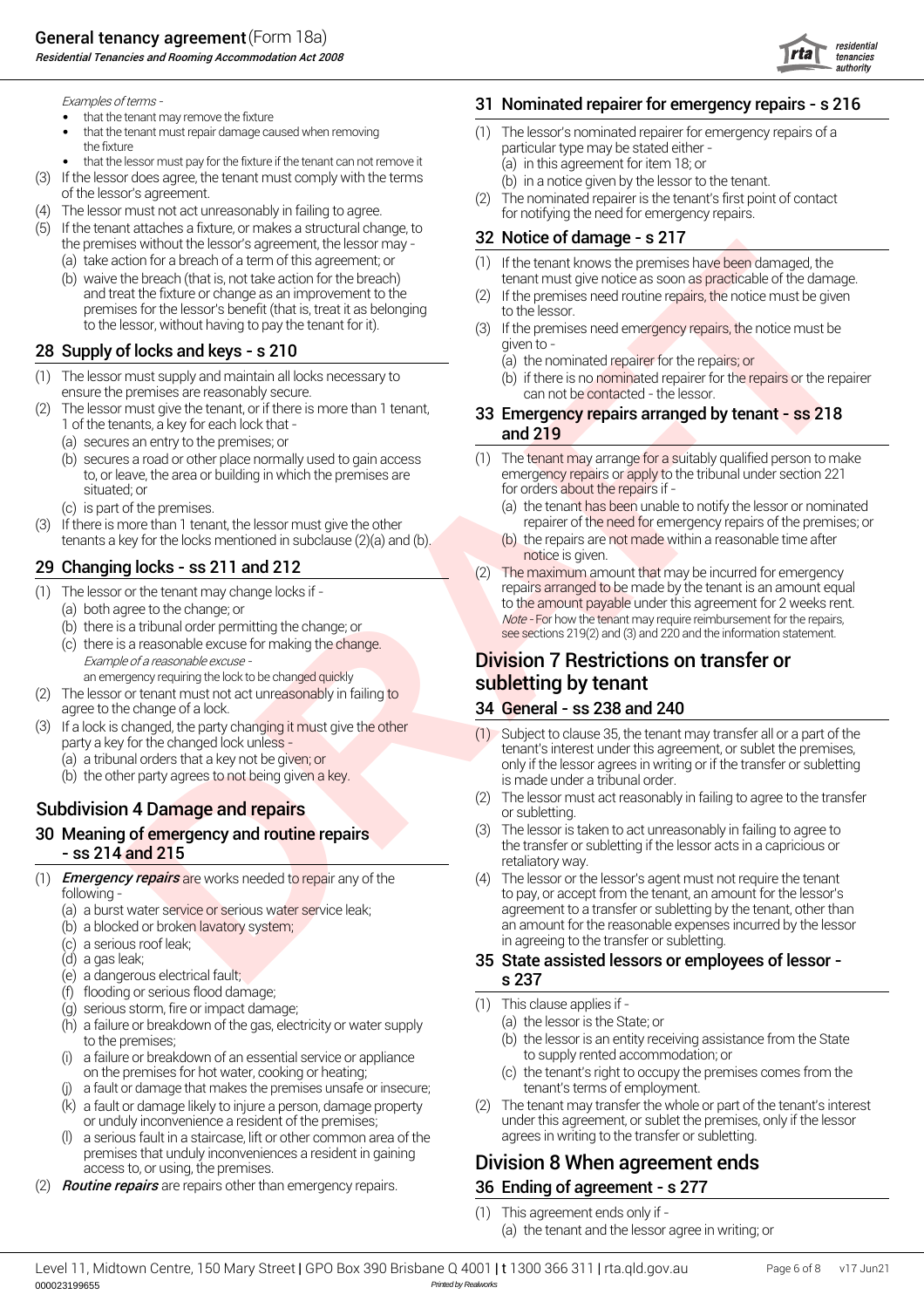

- (b) the lessor gives a notice to leave the premises to the  $\blacksquare$  Division 9 Miscellaneous tenant and the tenant hands over vacant possession of the premises to the lessor on or after the handover day; or
- (c) the tenant gives a notice of intention to leave the premises premises to the lessor on or after the handover day; or by the lessor or agent.
- (d) a tribunal makes an order terminating this agreement; or
- (e) charge. the tenant abandons the premises; or
- (f) after receiving a notice from a mortgagee under section  $\omega$  or  $\epsilon$  See section 164 for what is a service charge.<br>317, the tenant vacates, or is removed from, the premises.<br>43 Lessor's agent after receiving a notice from a mortgagee under section

be given and its effect and when an application for a termination order (1) The name and address for s<br>may be made to a tribunal, see the information statement. in this agreement for item 3.

(2) Also, if a sole tenant dies, this agreement terminates in accordance with section 277(7) or (8).<br>
Mote - See the information statement for details. (a) stand in the lessor's place in a<br>
by the lessor or the tenant; or

#### 37 Condition premises must be left in - s 188(4)  $\qquad \qquad ^{(b)}$

At the end of the tenancy, the tenant must leave the premises, as far as possible, in the same condition they were in at the start of the tenancy, fair wear and tear excepted.<br>Examples of what may be fair wear and tear -

- wear that happens during normal use
- changes that happen with ageing example of the changes that happen with ageing  $(2)$

#### 38 Keys

At the end of the tenancy, the tenant must return to the lessor all lessor's agent keys for the premises.

### 39 Tenant's forwarding address - s 205(2)  $\qquad \qquad ^{(b)}$

- (1) When handing over possession of the premises, the tenant sending it by prepaid post as a letter to the address; or must, if the lessor or the lessor's agent asks the tenant in writing<br>to state the tenant's new residential address, tell the lessor or to state the tenant's new residential address, tell the lessor or agreement for item 1, 2 or 3 and item 4 indicates that a<br>the agent the tenant's new residential address.
- (2) However, subclause (1) does not apply if the tenant has a reasonable to the facsimile number in accordance with the *Electronic* excuse for not telling the lessor or agent the new address. Transactions (Queensland) Act 2001; or

#### Exit condition report - s 66

notice may be given by email - by sending it electronically (1) As soon as practicable after this agreement ends, the tenant must prepare, in the approved form, and sign a condition report for the premises and give 1 copy of the report to the lessor or the lessor's agent.

Note - For the approved form for the condition report, see the information statement. The report may be very important in deciding<br>who is entitled to a refund of the rental bond if there is a dispute about the condition of the premises. The condition of the premises.

- (2) The lessor or the lessor's agent must, wi<mark>thin 3</mark> business days  $\qquad \qquad (6)$ 
	- (a) sign the copy; and
	- (b) if the lessor or agent does not agree with the report show humber or email address. the parts of the report the lessor or agent disagrees with
	-
- agreement for item 1, 2 or 3. (3) The lessor or agent must keep a copy of the condition report signed by both parties for at least 1 year after this agreement ends. (8)

- (1) The tenant must take all of the tenant's belongings from the
- delivered in the ordinary course of post; and (2) The lessor may not treat belongings left behind as the lessor's own property, but must deal with them under sections 363 and 364.<br>the place where the facsimile was sent when the sender's Note - For details of the lessor's obligations under sections 363 and 364, see the information statement. They may include an obligation to store goods and may allow the lessor to sell goods and pay the net sale proceeds (after storage and selling costs) to the public trustee. (d)

#### 42 Supply of goods and services - s 171

- the tenant gives a notice of intention to leave the premises (1) The lessor or the lessor's agent must not require the tenant to<br>to the lessor and hands over vacant possession of the same buy goods or services from the les
	- (2) Subclause (1) does not apply to a requirement about a service

#### Lessor's agent

- (1) The name and address for service of the lessor's agent is stated
- Unless a special term provides otherwise, the agent may (a) stand in the lessor's place in any application to a tribunal
	- under this agreement. (b) do any thing else the lessor may do, or is required to do,

#### 44 Notices

- an approved form for the notice, in the approved form. Note - Download approved forms via the RTA website rta.qld.gov.au. (1) A notice under this agreement must be written and, if there is
- lessor's agent.<br>**38 Keys lessor's agent.** (2) A notice from the tenant to the lessor may be given to the
	- (3) A notice may be given to a party to this agreement or the
		- (a) by giving it to the party or agent personally; or
		- agreement for item 1, 2 or 3 by leaving it at the address, (b) if an address for service for the party or agent is stated in this
- The term value of the strength of the term is the strength of the strength of the strength of the strength of the strength of the strength of the strength of the strength of the strength of the strength of the strength of notice may be given by facsimile - by sending it by facsimile<br>to the facsimile number in accordance with the *Electronic* (c) if a facsimile number for the party or agent is stated in this
	- agreement for item 1, 2 or 3 and item 4 indicates that a<br>notice may be given by email by sending it electronically to the email address in accordance with the *Electronic*<br>Transactions (Queensland) Act 2001.  $(d)$  if an email address for the party or agent is stated in this
	- Example of what might be as soon as practicable when the tenant<br>returns the keys to the premises to the lessor or the lessor's agent notice to each other party that notices are no longer to be given notice to each other party that notices are no longer to be given<br>to the party or agent by facsimile or email. A party or the lessor's agent may withdraw his or her consent to
		- for the tenant, the tenant's address for service is taken to be the If no address for service is stated in this agreement for item 2
	- after receiving the copy of the report for service, facsimile number or email address only by giving notice to each other party of a new address for service, facsimile<br>number or email address. A party or the lessor's agent may change his or her address
	- by marking the copy in an appropriate way; and number or email address for a party or the lessor's agent, the interess for service, facsimile number or email address stated if the tenant has given a forwarding address to t (c) if the tenant has given a forwarding address to the lessor and address for service, facsimile number or email address stated or agent - make a copy of the report and return it to the in the notice is taken to be the party's or agent's address tenant at the address.<br>
	I have a convention the condition report and the address stated in this agreement for item 1, 2 or 3. On the giving of a notice of a new address for service, facsimile
		- Unless the contrary is proved -
- 41 Goods or documents left behind on premises -<br>
received by the party to whom the address relates when the sold and 364 set of the party to whom the address relates when the set 363 and 364 notice was left at the address; and (a) a notice left at an address for service is taken to have been
	- (b) a notice sent by post is taken to have been received by the premises at the end of the tenancy.<br>The lessor may not treat belongings left behind as the lessor's own delivered in the ordinary course of post; and
		- facsimile machine produces a transmission report indicating<br>all pages of the notice have been successfully sent; and a notice sent by facsimile is taken to have been received at
		- recipient when the email enters the recipient's email server. a notice sent by email is taken to have been received by the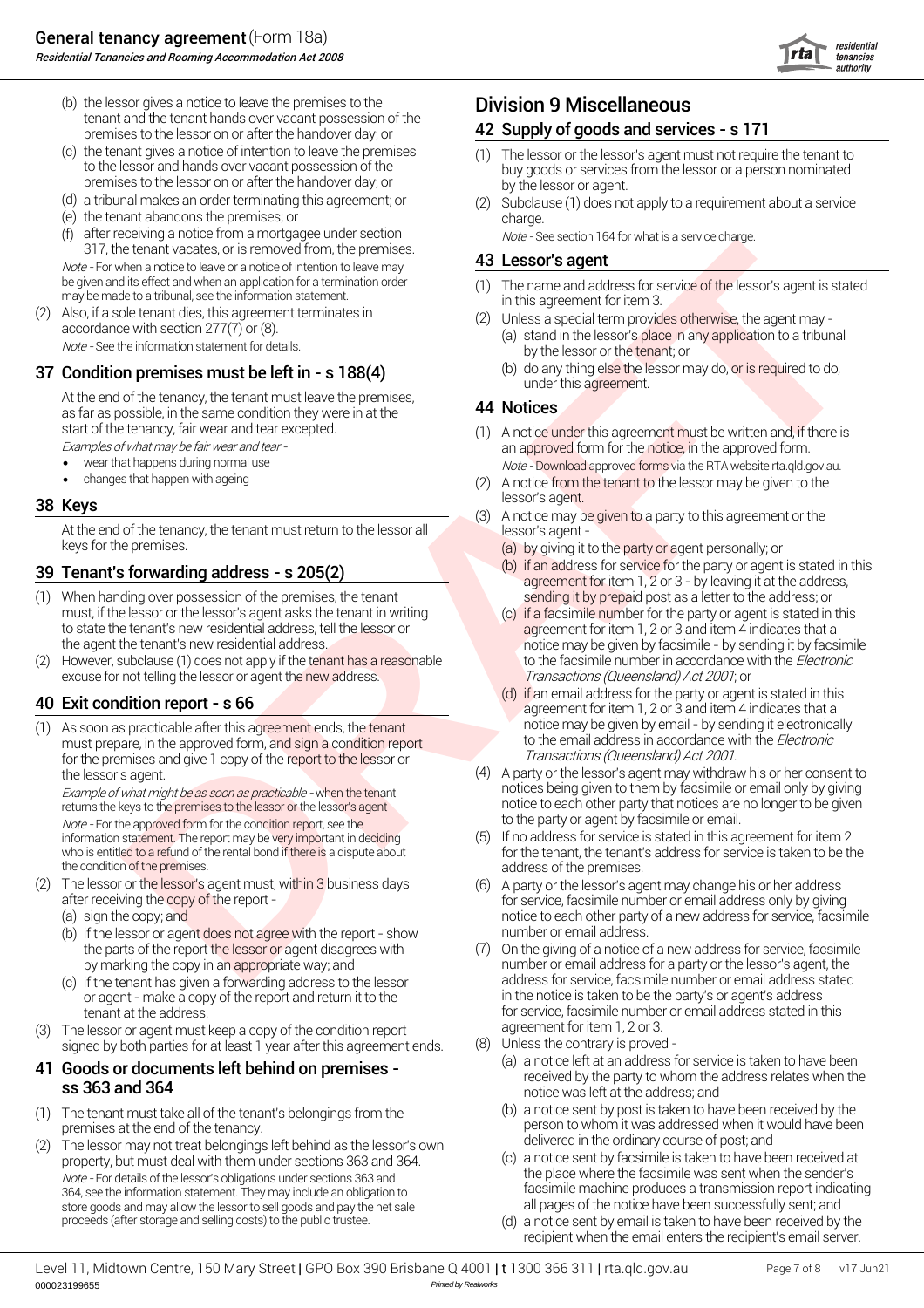

#### Part 3 Special terms Insert any special terms here and/or attach a separate list if required. See clause 2(3) to 2(5)

Refer to attached special terms approved by the Real Estate Institute of Queensland.

Refer to attached Annexures A, B & C.

| Names of Approved Occupants:                                                                                                                                                                                                      |                        |
|-----------------------------------------------------------------------------------------------------------------------------------------------------------------------------------------------------------------------------------|------------------------|
| The tenant/s must receive a copy of the information statement (Form 17a) and a copy of any applicable by-laws if copies have not<br>previously been given to the tenant/s. Do not send to the RTA - give this form to the tenant/ |                        |
| Signature of lessor/agent                                                                                                                                                                                                         | Signature of tenant 1  |
| Name/trading name                                                                                                                                                                                                                 | Print name             |
| Lanjack Pty Ltd T/A Denovans R/E Jacqueline Denovan                                                                                                                                                                               |                        |
| Signature                                                                                                                                                                                                                         | Signature              |
| Date                                                                                                                                                                                                                              | Date                   |
| <b>Signature of tenant 2</b>                                                                                                                                                                                                      | Signature of tenant 3  |
| Print name                                                                                                                                                                                                                        | Print name             |
|                                                                                                                                                                                                                                   |                        |
| Signature                                                                                                                                                                                                                         | Signature              |
| Date<br>$\overline{I}$                                                                                                                                                                                                            | Date<br>$\overline{I}$ |
|                                                                                                                                                                                                                                   |                        |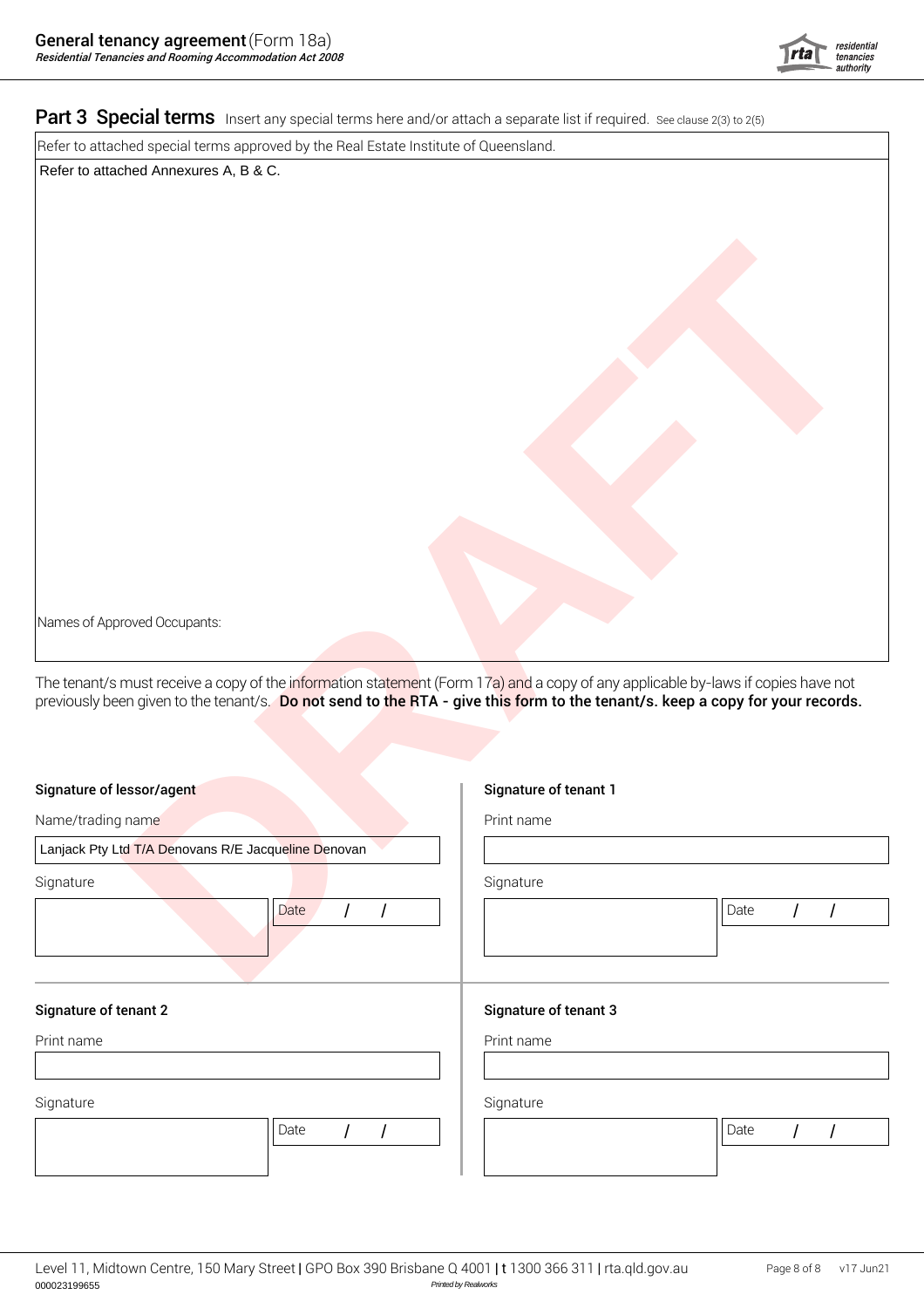

## Special Terms

*These Special Terms have been adopted and approved by The Real Estate Institute of Queensland Ltd.*

#### **45 Occupation and use of premises**

The tenant must not permit persons other than the persons nominated in the special terms to reside at the premises without the written consent of the lessor. The lessor must act reasonably in exercising the lessor's discretion when determining whether or not to consent to a request by the tenant for any change to the approved tenants or occupants.

# **Comptibion and use of premises by the the source periodic state is a special length and the source of the present of the source of the source of the source of the source of the source of the source of the source of the so 46 Subletting via online home sharing platforms** The use of online home sharing platforms, such as AirBnB, which grant exclusive possession of the property, or any part thereof. to guests, shall be deemed to be subletting of the property and require compliance with clause 34. **47 Care of the premises by the tenant**

#### (1) During the tenancy, the tenant must-

- (a) not do anything that might block any plumbing or drains on the premises;
- (b) keep all rubbish in the bin provided by the local authority in an area designated by the lessor or as the local authority may require;
- (c) put the bin out for collection on the appropriate day for collection and return the bin to its designated place after the rubbish has been collected;
- (d) maintain the lawns and gardens at the premises having regard to their condition at the commencement of the tenancy, including mowing the lawns, weeding the gardens and watering the lawns and gardens (subject to council water restrictions);
- (e) keep the premises free from pests and vermin;
- $\hat{f}$  keep the walls, floors, doors and ceilings of the premises free of nails, screws or adhesive substances, unless otherwise agreed to by the lessor in accordance with clause 27;
- (g) not intentionally or negligently damage the premises and inclusions;
- $(h)$  only hang clothing and other articles outside the premises in areas designated by the lessor or the lessor's agent;
- $(i)$  keep the swimming pool, filter and spa equipment (if any) clean and at the correct chemical levels having regard to their condition at the start of the tenancy;
- (j) not interfere with nor make non-operational any facility that may be provided with the premises (eg. smoke alarms, fire extinguishers, garden sprinkler systems, hoses etc).
- (k) where the lessor has consented to animals being kept at the premises, the tenant must ensure all animals are kept in accordance with relevant local laws, state laws and federal laws including but not limited to, the *Animal Management (Cats & Dogs) Act 2008* and the *Animal Care and Protection Act 2001* where applicable.
- (2) The obligations of the tenant at the end of the occupancy regarding the conditions of the premises include-
	- (a) if the carpets were cleaned to a certain standard at the start of the tenancy, the tenant must ensure the carpets are cleaned to the same standard, fair wear and tear excepted, at the end of the tenancy;
	- (b) if the property was free of pests at the start of the tenancy, the tenant must ensure the property meets the same standard at the end of the tenancy;
	- (c) repairing the tenant's intentional or negligent damage to the premises or inclusions;
	- (d) returning the swimming pool, filter and spa equipment (if any) to a clean condition with correct chemical levels having regard to their condition at the start of the tenancy;
	- (e) removing rubbish;
	- (f) replacing inclusions damaged during the tenancy having regard to their condition at the start of the tenancy, fair wear and tear excepted;
	- (g) mowing lawns, weeding gardens having regard to their condition at the start of the tenancy;
	- (h) remove all property other than that belonging to the lessor or on the premises at the start of the tenancy.
- If the tenant does not meet the tenant's obligations at the end of the tenancy the lessor or the lessor's agent may pay for this to be done and claim the cost of doing so from the rental bond.

#### **48 Photographs of the property during an inspection**

- (1) The tenant consents to photographs being taken of the property during an inspection arranged by the lessor or the lessor's agent in accordance with section 192(1)(a), for the purposes of documenting the condition of the property at the time of the inspection.
- (2) For the sake of clarity, if any photographs taken during an inspection of the property show something belonging to the tenant, the lessor or lessor's agent must obtain the tenant's written consent in order to use the photographs in an advertisement for the property in accordance with section 203.

#### **49 Locks and keys and remote controls**

- (1) The lessor may claim from the tenant costs incurred by the lessor as a result of the tenant losing any key, access keycard or remote control relating to the premises which has been provided to the tenant (by the lessor, a body corporate or other person), including costs in connection with:
	- (a) replacing the key, access keycard or remote control; and
	- (b) gaining access to the premises.
- (2) The tenant acknowledges that the lessor's agent may retain a duplicate set of keys.
- (3) The tenant must return all keys, access keycards and/or any remote controls to the lessor or the lessor's agent at the end of the tenancy.

#### **50 Early termination by tenant**

If the tenancy is breached before the end of the tenancy specified in item 6 despite other provisions of this agreement the lessor may claim from the tenant-

(a) the rent and service charges until the lessor re-lets the premises or the end of the tenancy as specified in item 6 whichever is the earlier; and

**INITIALS** *(Note: initials not required if signed with Electronic Signature)*

000023199655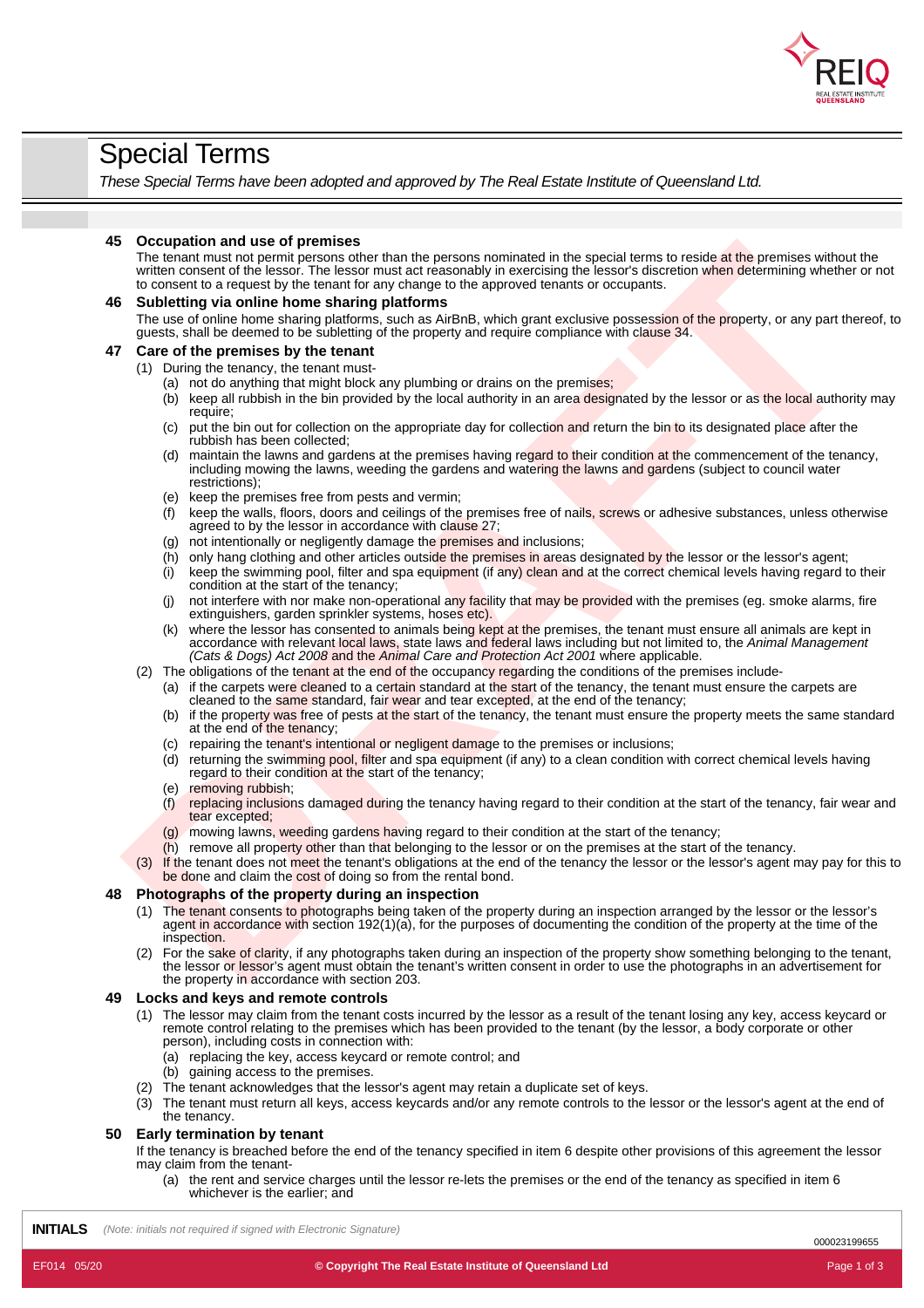

## Special Terms *continued...*

*These Special Terms have been adopted and approved by The Real Estate Institute of Queensland Ltd.*

(b) the reasonable costs (including advertising costs) of re-letting and attempting to re-let the premises. (Sections 173(2) and 420).

#### **51 Liability excluded**

The installation late late and state interaction and identifications and let easing the installations and the conservation of the installation installation in the installation of the installation installation in the instal The tenant shall be liable for and shall indemnify and defend the lessor or the lessor's agent, its directors, officers, employees, and agents, from, and against, any and all losses, claims, demands, actions, suits (including costs and legal fees on an indemnity basis), and damages, including, but not limited to:

- (a) injury, bodily or otherwise, or death of any person, including the tenant or an approved occupant; or
- (b) loss, damage to, or destruction of, property whether real or personal, belonging to any person, including the tenant or an approved occupant;

as a direct or indirect result of the tenant's negligent acts or omissions or breach of this agreement or obligations under the Act.

#### **52 Lessor's insurance**

- (1) If the lessor does have insurance cover the tenant must not do, or allow anything to be done, that would invalidate the lessor's
- insurance policy for the premises or increase the lessor's premium in relation to that policy.
- The lessor may claim from the tenant -
	- (a) any increase in the premium of the lessor's insurance; and
	- (b) any excess on claim by the lessor on the lessor's insurance; and
	- (c) any other cost and expenses incurred by the lessor;
	- as a direct or indirect result of the tenant's negligent acts or omissions or breach of this agreement or obligations under the Act.

#### **53 Tenant's insurance**

It is the tenant's and approved occupant's responsibility to adequately insure their own property and possessions.

#### **54 Smoke alarm obligations**

#### The tenant must-

- (1) Test each smoke alarm in the premises-
	- (a) at least once every 12 months; or
		- (b) if a fixed term tenancy is of less than 12 months duration, but is held over under a periodic tenancy of 12 months or more, at least once in the 12 month period;
			- (i) For an alarm that can be tested by pressing a button or other device to indicate whether the alarm is capable of detecting smoke - by pressing the button or other device;
			- (ii) Otherwise, by testing the alarm in the way stated in the Information Statement (RTA Form 17a) provided to the tenant/s at the commencement of the tenancy.
- (2) Replace each battery that is spent, or that the tenant/s is aware of is almost spent, in accordance with the Information Statement provided to the tenant/s at the commencement of the tenancy;
- (3) Advise the lessor as soon as practicable if the tenant/s become/s aware that a smoke alarm in the premises has failed or is about to fail (other than because the battery is spent or almost spent); and
	- *Note:* In interpreting the word "spent" when referring to a battery, the term is used to include reference to a battery which is flat, non-functioning or lacking in charge that it does not properly operate the smoke alarm.
- (4) Clean each smoke alarm in the premises in the way stated in the Information Statement provided to the tenant/s at the commencement of the tenancy:
	- (a) at least once every 12 months; or
	- (b) if a fixed term tenancy is of less than 12 months duration, but is held over under a periodic tenancy of 12 months or more, at least once in the 12 month period;

In the event that the tenant/s engages a contractor/tradesperson (as listed in Item 18) to meet the tenant/s obligations listed under this clause, such engagement shall be at the tenant/s' own cost and expense.

(5) Not tamper with or otherwise render a smoke alarm inoperative. Such an act will constitute malicious damage in accordance with section 188 of the Act.

#### **55 Portable pool obligations**

- (1) The tenant must-
	- (a) Obtain the lessor's consent for a portable pool at the premises of a depth of 300mm or greater;
	- (b) Where consent is to be provided by the lessor to the tenant for the use of a portable pool at the premises of a depth of 300mm or greater, provide the lessor and/or the agent with details of the type and description of the proposed portable pool.
- (2) Where consent is provided by the lessor to the tenant for the use of a portable pool at the premises of a depth of 300mm or greater, the tenant agrees to:
	- (a) Maintain and repair the portable pool at the tenant's own expense;
	- (b) In accordance with the *Building Act 1975* obtain, maintain and renew a Pool Safety Certificate for a regulated pool, which includes a requirement for a compliant pool fence and, provide a copy of the Pool Safety Certificate to the lessor and/or agent;
	- (c) Where a compliant pool fence is required for a regulated pool, obtain the lessor's consent regarding a proposed fence in accordance with clause 27 of the standard terms;
	- (d) In circumstances where consent is provided to the tenant by the lessor in accordance with clause 27 of the standard terms, construct and maintain the fence as required by the *Building Act 1975*, at the tenant's own expense.
- (3) In accordance with clause 55(1) and 55(2), where consent is provided by the lessor to the tenant for a portable pool of a depth of 300mm orgreater and/or as prescribed by the *Building Act 1975*, the tenant hereby agrees to indemnify and hold harmless the lessor and agent for any loss, claim, suit or demand, brought, caused or contributed to, directly or indirectly, by the portable pool.

**INITIALS** *(Note: initials not required if signed with Electronic Signature)*

000023199655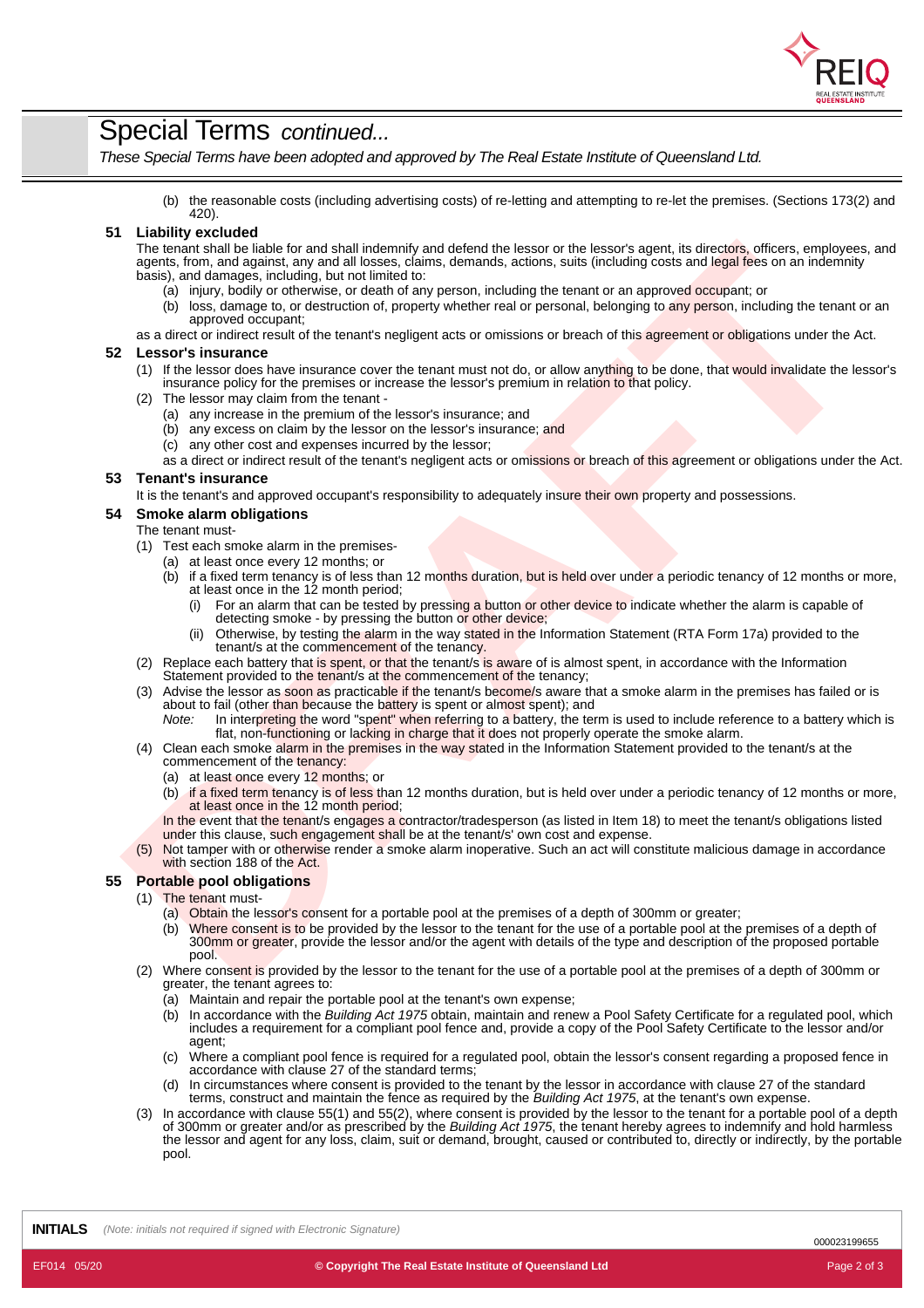

# Special Terms *continued...*

*These Special Terms have been adopted and approved by The Real Estate Institute of Queensland Ltd.*

#### **56 Electronic Signing**

- (1) Electronic Signature means an electronic method of signing that identifies the person and indicates their intention to sign this agreement;
- (2) This support in order for the supported in declaration for the state of the supported in the best of the supported in the supported in the control of the supported in the supported in the state of the supported in the (2) If this agreement is signed by any party or the lessor's agent using an Electronic Signature, the tenant and the lessor:
	- (a) agree to enter into this agreement in electronic form; and
	- (b) consent to either, or both parties, or the lessor's agent signing this agreement using an Electronic Signature.

**INITIALS** *(Note: initials not required if signed with Electronic Signature)*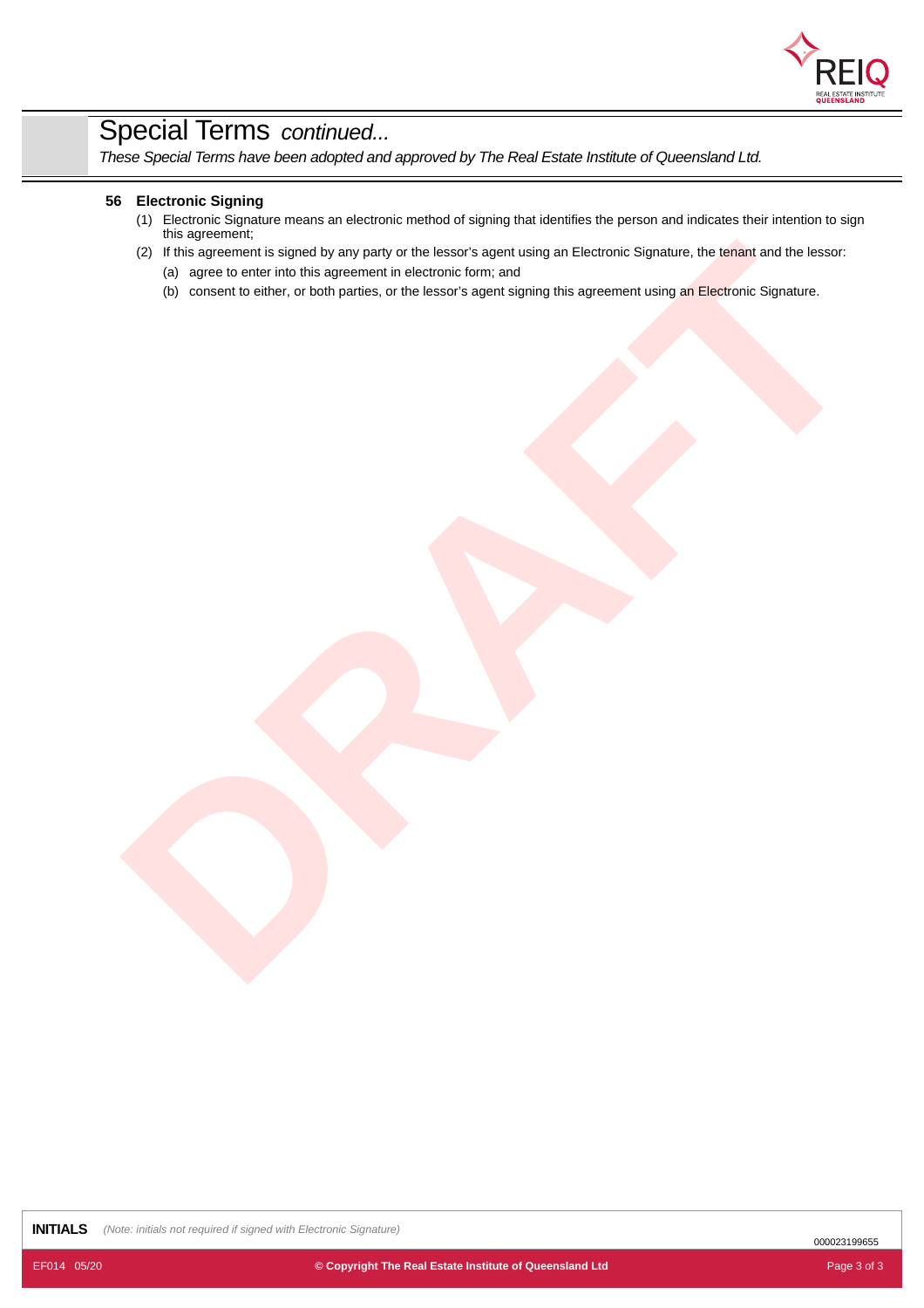

# Annexure A

#### PART 3 SPECIAL TERMS (Version: VI January 2019)

The parties agree that the following conditions form part of the General Tenancy Agreement.

#### 1.OPERATION TO COINCIDE WITH THE RESIDENTIAL TENANCIES AND ROOMING ACCOMMODATION ACT 2008

ee that the following conditions form part of the General Tenancy Agreement.<br>TO COINCIDE WITH THE RESIDENTIAL TENANCIES AND ROOMING ACCOMMODATION ACT 2008<br>agree that in providends of these Parts 3 Special Terms is related 1.1. The parties agree that no provision/s of these Part 3 Special Terms is entered into with a view or intent to void the operation of the Residential Tenancies and Rooming Accommodation Act 2008 (as amended from time to time) and no provision in these Special Conditions are intended to exclude, restrict or change the operation of section 53 of the Residential Tenancies and Rooming Accommodation Act 2008.

#### 2.SEVERABILITY

2.1.If any clause, part or section of this Agreement is invalid or void for any reason, then that clause, part or section is severed and the remainder of this Agreement continues to be enforceable.

#### 3.GOVERNANCE

3.1. This document shall be governed by and construed in accordance with the laws for the time being of the State of Queensland.

#### 4.PAYMENTS

4.1.The Tenant/s agrees that any payments made by any method and/or manner that are not in full accordance with Items "7", "8", "9" & "10" of the tenancy details of the General Tenancy Agreement will constitute a breach of the Agreement by the Tenant/s and may jeopardise the continuation of the Tenancy and rental reference record of the Tenant/s.

Please note:- Tenant/s that pay rent late & have this record acknowledged by the Queensland Civil & Administrative Tribunal may be listed on the TICA Default Tenancy Control System Australia and National Tenancy Database.

4.2. The Tenant/s agrees that partial rental payments are not approved and are not provided for by the terms of agreement and that any such partial payments will not be applied to rent paid to dates. Rent paid to dates are always to remain up to and including a Sunday.

4.3.The Tenant/s agrees that Denovans Real Estate does not accept responsibility for any rental payments (and the payment will be deemed not to be received) if made in a manner other than the methods provided for in the Tenancy Agreement.

#### 5.ENTRY CONDITION REPORT

5.1. The Tenant/s acknowledge having received from Denovans Real Estate, in addition to the standard written Entry Condition Report, a Video Condition Report recorded immediately prior to the commencement date of the General Tenancy Agreement detailing a visual record of all fittings, fixtures and faults.

5.2.By signing and returning the Entry Condition Report the Tenant/s agrees that the Entry Condition Report and associated Video is a true and accurate record. If the Entry Condition Report is not returned within three (3) days by receipt by the Tenant/s, the Tenant/s is deemed to have agreed that the Entry Condition Report is accurate.

5.3.In the event of any inconsistency or dispute between the parties concerning the accuracy of the written Entry Condition Report, the Video recording shall take precedence and is binding to the extent that is represents an accurate recording of the Entry Condition Report.

#### 6.WINDOW/DOOR LOCKS

6.1.The Tenant/s agree that throughout the duration of the Tenancy they will regularly inspect and check that all window and door locks are in a good and operable working order to adequately to secure the premises. In the event that any window or door locks are found to be inadequate or the Tenant/s consider any other matter potentially dangerous they will promptly notify Denovans Real Estate by phone (07) 3355 6233 and in writing. General faults and other maintenance are to be reported in writing to PO Box 6043, Mitchelton Qld 4053 or via Client Access to Denovans website www.denovans.com or email propertymanagement@denovans.com. Emergency repairs as per Clauses 31 to 33 of the standard terms of the General Tenancy Agreement.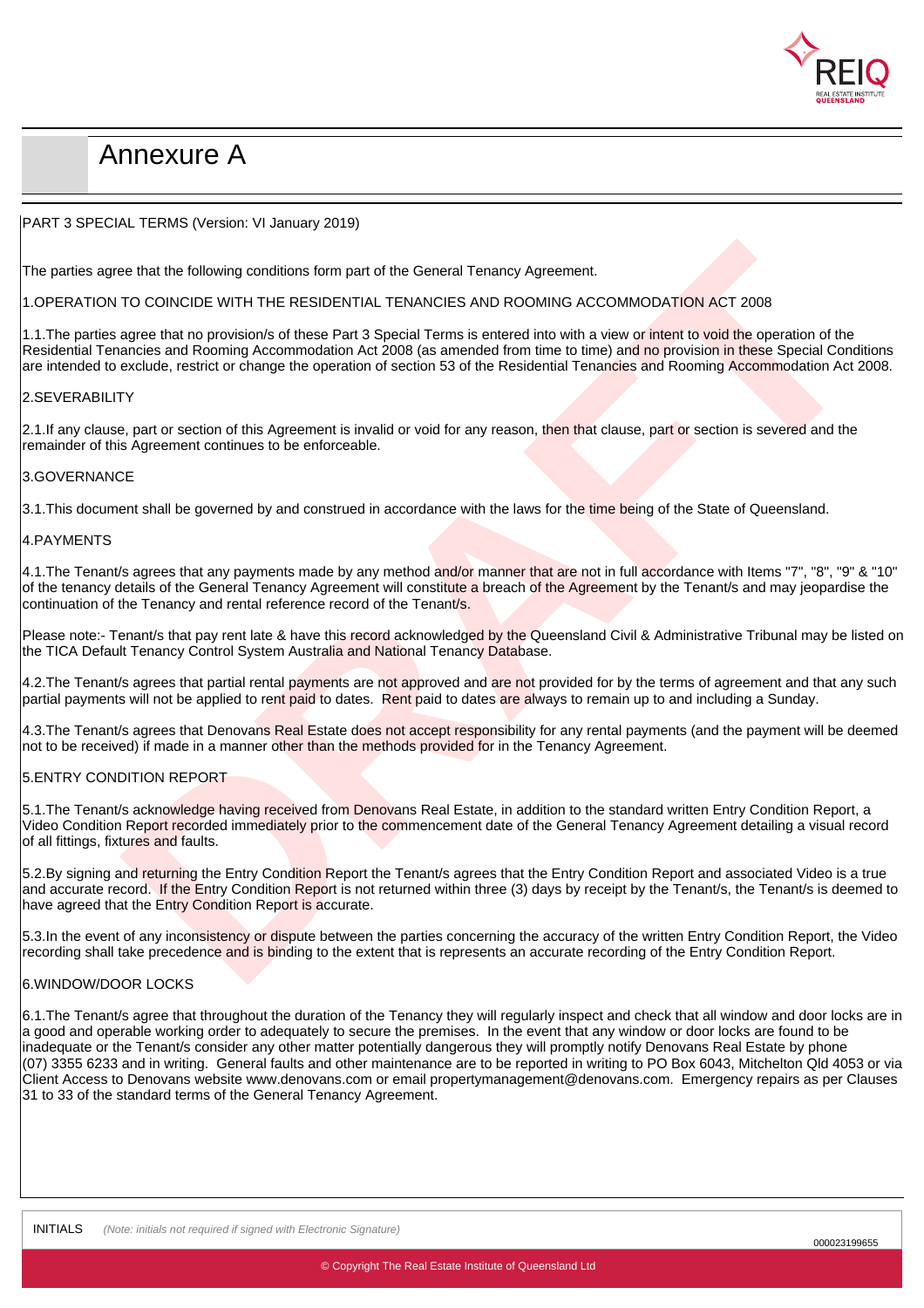

# Annexure B

#### 7.FURNITURE AND OTHER ITEMS

7.1. The Tenant/s agree that furniture and other heavy items are not to be placed directly onto any timber floors or decking without adequate felt protection pads being used. The Tenant/s acknowledge that they will be liable for any damage caused as a result of their failure to use, or maintain adequate padding.

#### 8.SMOKING

8.1. No smoking by any Tenant/s or quest is permitted in the indoor or habitable areas or balconies of the premises.

8.2. The Tenant/s agree that they will be liable upon vacating of the premises for the costs associated with the necessary cleaning services whether or not as a result of a breach of clause 8 or otherwise insofar as to make good the effect of any smoking odour and or damage and such expenses shall include but are not limited to:-

(a)Additional cleaning costs and products to remove smoke odour;

- (b)Replacement of curtains, drapes, blinds or other items affected by or smelling of smoke residue;
- (c)The cost of repair and/or repainting of any surface whatsoever where scorched, burnt, marked or stained as a result of or apparently caused by smoking or its associated equipment.

#### 9.LOCKED OUT ACCESS

9.1. In the event that the Tenant/s lock themselves out of the Premises or are unable to gain entry to the Premises through no fault of any defect of the locks, the Tenant/s acknowledge and agree that Denovans Real Estate are not obliged to provide entry to the Premises.

#### 10.WATER

10.1. Where Item 12.2 and Clause 17(3) of the Standard Terms apply and the Tenant's water usage is more than a reasonable quantity of water determined having regard to the provisions of Section  $169(4)(a-q)$ , the Tenant/s will be liable to pay for such excess.

10.2.The parties agree in terms of Section 169(4)(a-g) a reasonable quantity of water usage shall be 55 Kilolitres in any given three (3) month period and all water used in excess of that amount will be paid for by the Tenant/s at the applicable rate charged by the relevant local authority from time to time.

10.3. The Tenant/s agree to utilise one of the payment options available in item 9 of the tenancy details to pay for any water use invoices that become due.

#### 11.OPEN HOUSE

by any that further and other heavy learns are not be be placed directly onto any timber flours of decision without autoquate<br>And being used. The Tenant's acknowledge that they will be lable for any damage curves of a stre 11.1. For the purposes of Part 3 of the Residential Tenancies and Rooming Accommodation Act 2008 the Tenant/s agree that open house inspections for prospective Tenant/s upon the giving of no less than twenty-four (24) hours notice is permitted on the condition that the Tenant/s has given a notice of intention to leave or the Lessor/s has served the Tenant/s with a notice to leave at the end of the Tenancy or holding over following expiration of the Tenancy for any reason.

11.2.During the term of the Tenancy or any holding over thereof the Tenant/s agrees to allow Denovans Real Estate as the agent of the Lessor to conduct open house inspections for prospective buyers upon no less than 24 hours notice to the Tenant/s at any time subject to the requirements of section 198 of the Residential Tenancies and Rooming Accommodation Act 2008.

11.3.To remove doubt the Tenant/s hereby acknowledges and agrees that pursuant to section 204(1)(b) of the Residential Tenancies and Rooming Accommodation Act 2008 that the Lessor or its agent must not without the written consent of the Tenant/s conduct an open house, or allow an open house to be conducted on the premises. This Part 3 Special Terms clause 11 shall constitute for the purposes of section 204(1)(b) of the Residential Tenancies and Rooming Accommodation Act 2008 written consent to conduct an open house as contemplated by that section and the Tenant/s elects to proceed with the Tenancy and provide herewith written consent.

#### 12.PARKING OF MOTOR VEHICLES

12.1.No parking of motor vehicles, except in designated car parking accommodation or space(s) permitted upon the premises by the Tenant/s or the Tenants invitees.

12.2.No parking or storing of unregistered motor vehicles is permitted upon the premises at any time except with written permission by the Lessor/s.